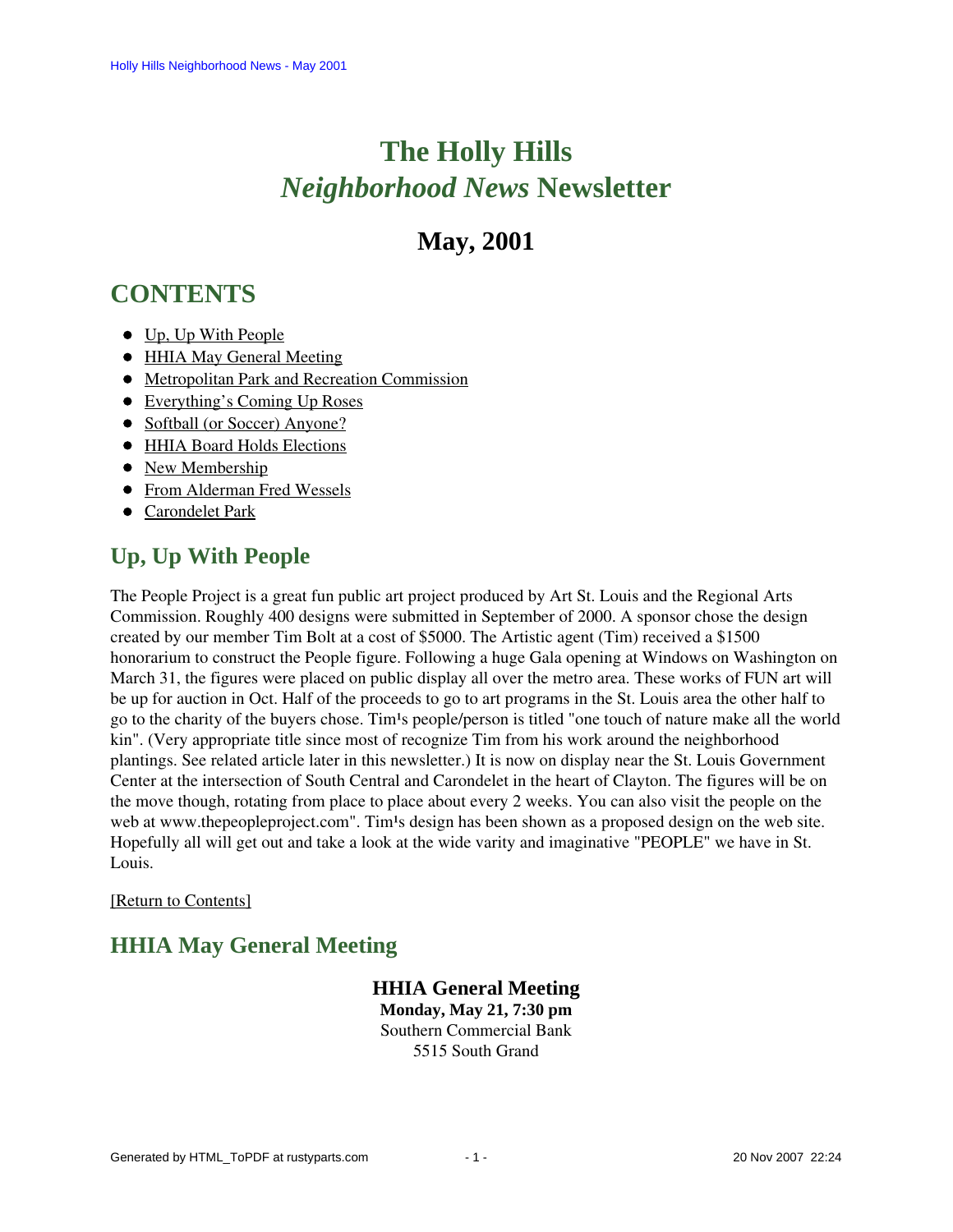Our next meeting will be shared with the Landlord<sup>1</sup>s Association on May 21, 7:30 p.m. in the basement of Southern Commercial Bank. Tom Villa will be present to update us on some recent law changes regarding landlord related issues. Two of our neighborhood stabilization officers (NSO), Bridgett Pidduck (772-3484) and Kathy Savage (773-0536) and have been invited to attend and help answer some our your questions and help with some of your concerns. You can also call the citizen complaint bureau at 622-4800.

Miller will be attending our upcoming Monday, March 26 general meeting to introduce himself and to answer any questions you may have. We encourage Holly Hills residents to patronize our neighborhood businesses whenever possible. When they grow, we all grow.

#### <span id="page-1-0"></span>[\[Return to Contents\]](#page-0-2)

### **Metropolitan Park and Recreation Commission**

Recently, member Tim Bolt was asked to be one of the 3 commissioners to represent the City of St. Louis Gateway Parks and Trails 2004. Last November an initiative was passed in the City of St. Louis and five counties, creating a structure for developing parks and trails and a process for protecting and improving the quality of urban and suburban streams.

Metropolitan Park and Recreation District consists of the City of St. Louis, St. Louis County and St. Charles County at this time. It will be responsible for creating a series of trails and parks to enhance the quality of life in the St. Louis region. This is a governmental body that is funded by 1/10 of a cent sales tax overwhelmingly passed last Nov. by the voters. Metro East Park and Recreation district/IL consists of St. Clair and Madison Counties in Ill. Its purposes are similar to those in Missouri. Each district will rebate to local government 50% of their tax for park purposes.

The goal of this project is to connect numerous parks and green spaces together with a system of trails and recreation areas. This is already well underway, with Grant Trail and Katy trail as two examples. Trailnet has also established a Great River Trail from the Gateway Arch up along the river to the Old Chain of Rock Bridge, crossing the bridge over to Ill. This trail will soon continue north along the river to Alton, Ill to join up with the Great River River Road/Vadalabene Bikeway. It will then travel back over the Missouri River in Alton to connect up with the Katy Trail and on out to St. Charles. This Park and Trail system includes the use of Moscenthen Island, Chouteau Island, Gabaret Island and the Columbia Bottom Conservation Area. These areas are all near the confluence of the Mississippi and the Missouri Rivers (were the two rivers come together). There are thousands of acres of natural lands that you can get out there and enjoy by use of these trails and natural recreation area.

Tim Bolt comments, "I am very pleased to serve on this commission. I encourage all the Holly Hills Neighborhood to get off the couch and take a hike or bike. It is truly amazing what is out there just for your enjoyment."

#### <span id="page-1-1"></span>[\[Return to Contents\]](#page-0-2)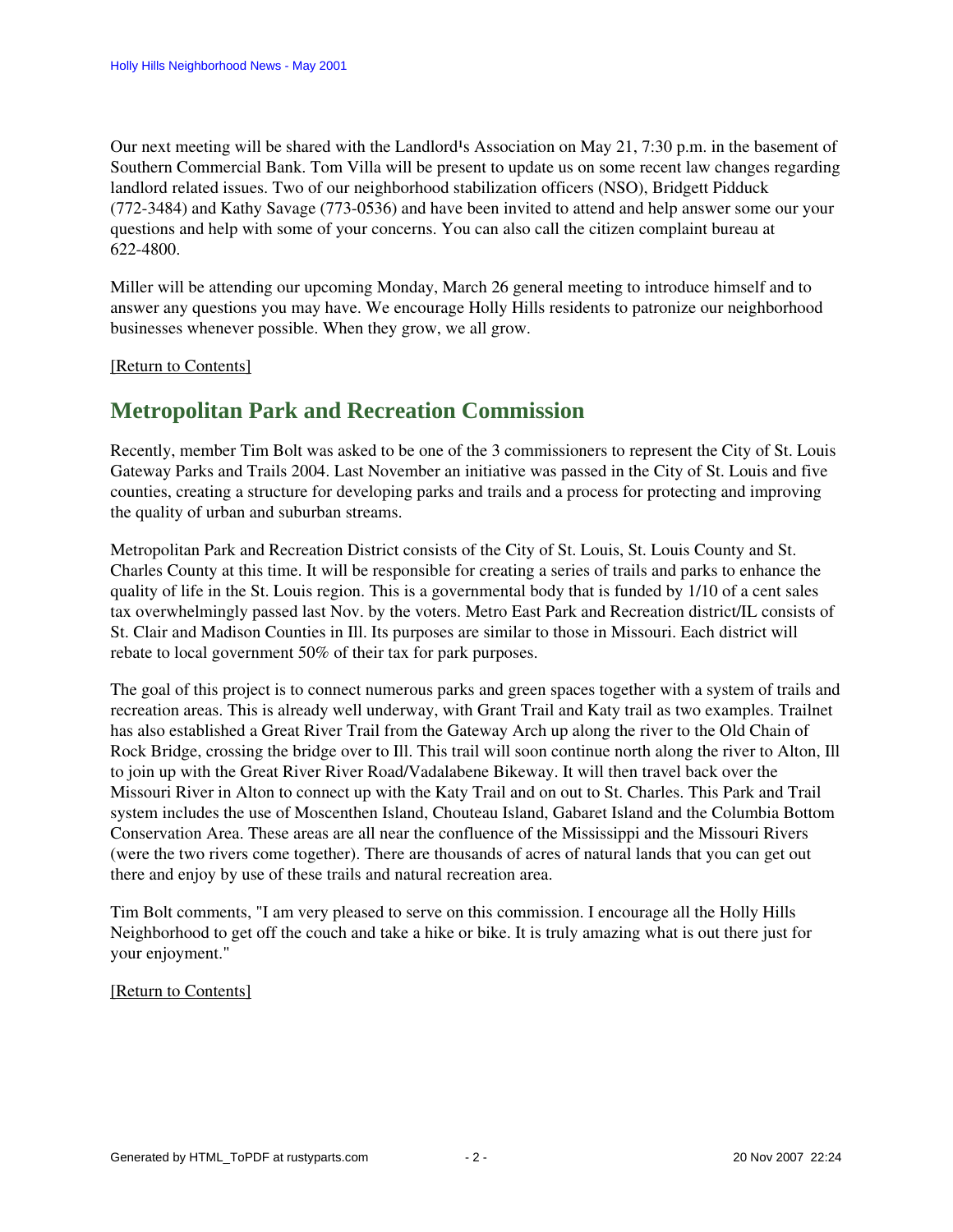# **Everything's Coming Up Roses -- Or Petunias, Dahlias ...**

A Grand Project is being planned for Grand Ave. from Bates Ave. to the Holly Hills Bridge on a date to be determined. 70 large terra cotta flower pots will be placed and planted to beautify and enhance this section of south Grand Ave. This is a cooperative effort with the Holly Hills Improve-ment Association, Gateway Greening, 4C (Churches Committed to Community Concerns) and YOU. Your help is needed for this project in your neighborhood. If you have any sources for plants to be donated or at little cost, (i.e. nurseries of friendly gardeners who like to share) please give a call. We look forward to hearing from you. We realize not everyone is able to join in on the 2001/02 Beautification Committee projects. But we still need you, and want your participation. After all, this is your neighborhood. So please consider a donation of of any size. Please make check payable to: Holly Hills Neighborhood Improvement Assoc. Mail to: Tim Bolt 6220 Arendes, St. Louis, MO 63116. These funds are used only for the purchase of plants and would be greatly appreciated.

[\[Return to Contents\]](#page-0-2)

## <span id="page-2-0"></span>**Softball (or Soccer)Anyone?**

The Lindenwood Neighborhood Association Board recently had an event honoring a 50 year veteran of the LNA. In his speech he reflected on inter-neighborhood softball and soccar teams that used to flood the parks every summer and fall. Is there any interest out there in creating a neighborhood softball league or other sport?

This could be a great way to get neighborhoods to interact more regularly and outside any organized meetings etc. If there is anyone interested, perhaps meeting on the subject, laying out some ground rules and basic format and presenting at our respective Association Board meetings to see what level of interest would be there.

Anyone interested in further pursuit please email Chris Zoellner at: chrisz@loftworks-stl.com.

[\[Return to Contents\]](#page-0-2)

### <span id="page-2-1"></span>**HHIA Board Holds Elections**

At our May 21 General Meeting, the Holly Hills Improvement Association (HHIA) will hold its biannual board member election, as prescribed in the association's bylaws. Just as our neighborhood itself has become a healthy mix of long-time and newly arriving residents, so our board nominees reflect the energy of both seasoned and fresh members. We thank the following individuals who are looking forward to serving the neighborhood for the upcoming term:

#### **Board Cabinet Positions**

Mary Jo Gordon, President Victoria Chechik, Vice President Wendy Cook, Vice President Dan Kriss, Vice President Mark Smith, Immediate Past President Joe Rusch, Past President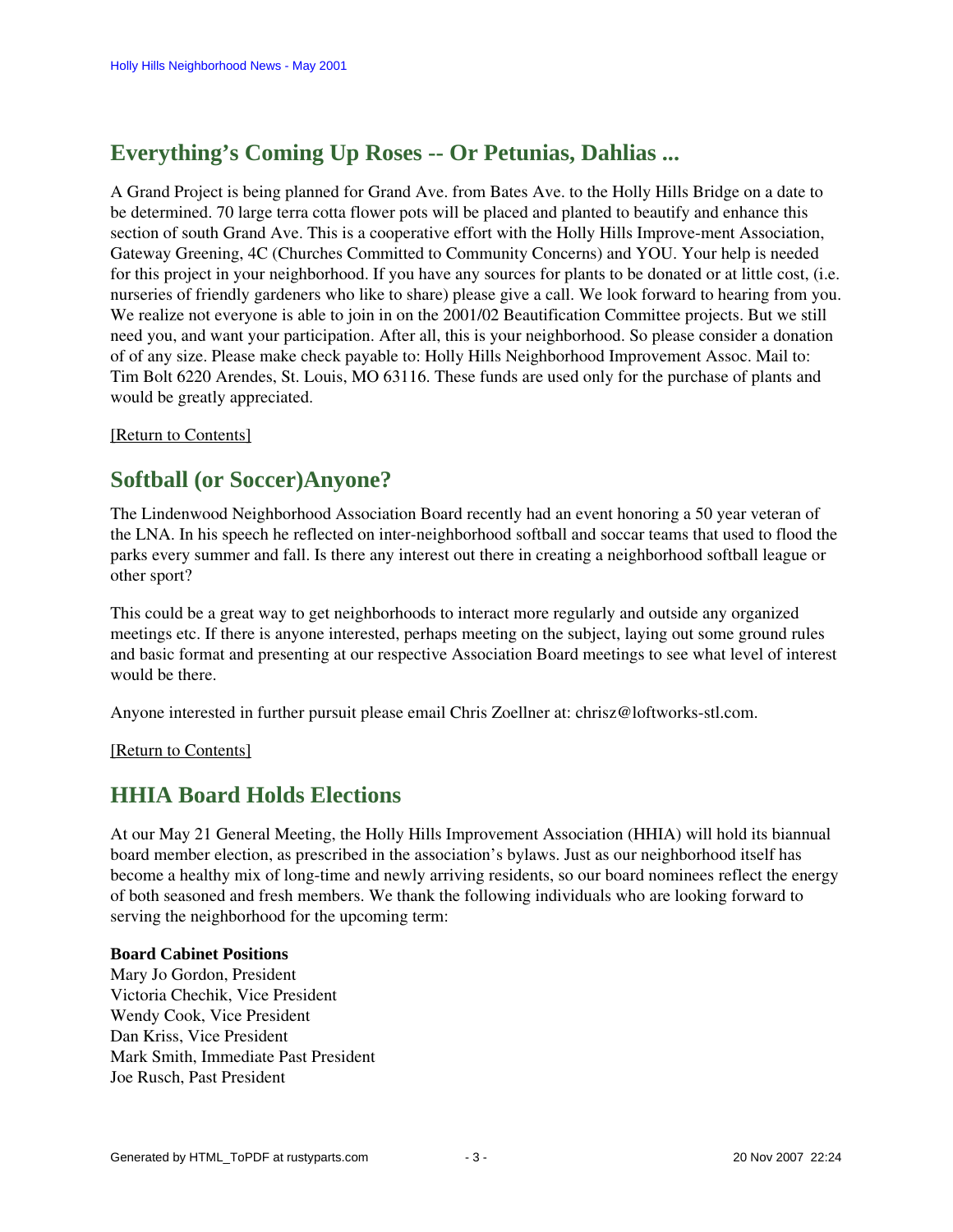Beth Murphy, Treasurer Monica Groth Farrar, Recording Secretary Anne Borgmeyer, Financial Secretary Marianne Powers, Marshall

#### **Board Members at Large**

Mark Groth Dan Haag Mary Lopinot Ray McCollum Lori Neidel Lisa Roth

[\[Return to Contents\]](#page-0-2)

## <span id="page-3-0"></span>**New Membership**

New members to the area are listed below. A big welcome to: Kathy Nystrom, Haven James McClure, Bergen Mary Ann Lambert, Concordia Michael and Debbie Beardslee, Holly Hills Lori Neidel and Gena Williams, Haven Michael Reilly, Holly Hills Dave Summers, Burgen

#### **Want to Get More Involved?**

Our bi-monthly meetings are only one fact of what the Holly Hills Improvement Association does. There are committees and events where you can volunteer and get more involved in your neighborhood. If you would like to get more involved in your neighborhood, Contact us at 569-5708; or write us at P.O. Box 22144, St. Louis, MO 63116 or email at hollyhil@stlouis.missouri.org.

[\[Return to Contents\]](#page-0-2)

### <span id="page-3-1"></span>**From Alderman Fred Wessels**

A new restaurant recently opened at 3611 Street. El Burrito Loco specializes in authentic Mexican food. Carry out is available. The food is great and the owners are friendly. Give El Burrito Loco a try. You<sup>1</sup>ll go back.

The 23 million dollar MSD sewer project running underneath Bates Street is scheduled to award a construction contract in November, 2001. MSD has purchased property at Bates and Arendes and at Bates near Tennessee to store equipment and serve surrounding areas. The project will take about 20 months to complete. The tunnel will run from Bates and Arendes to the Mississippi River and will lay 80 to 100 feet under Bates Street.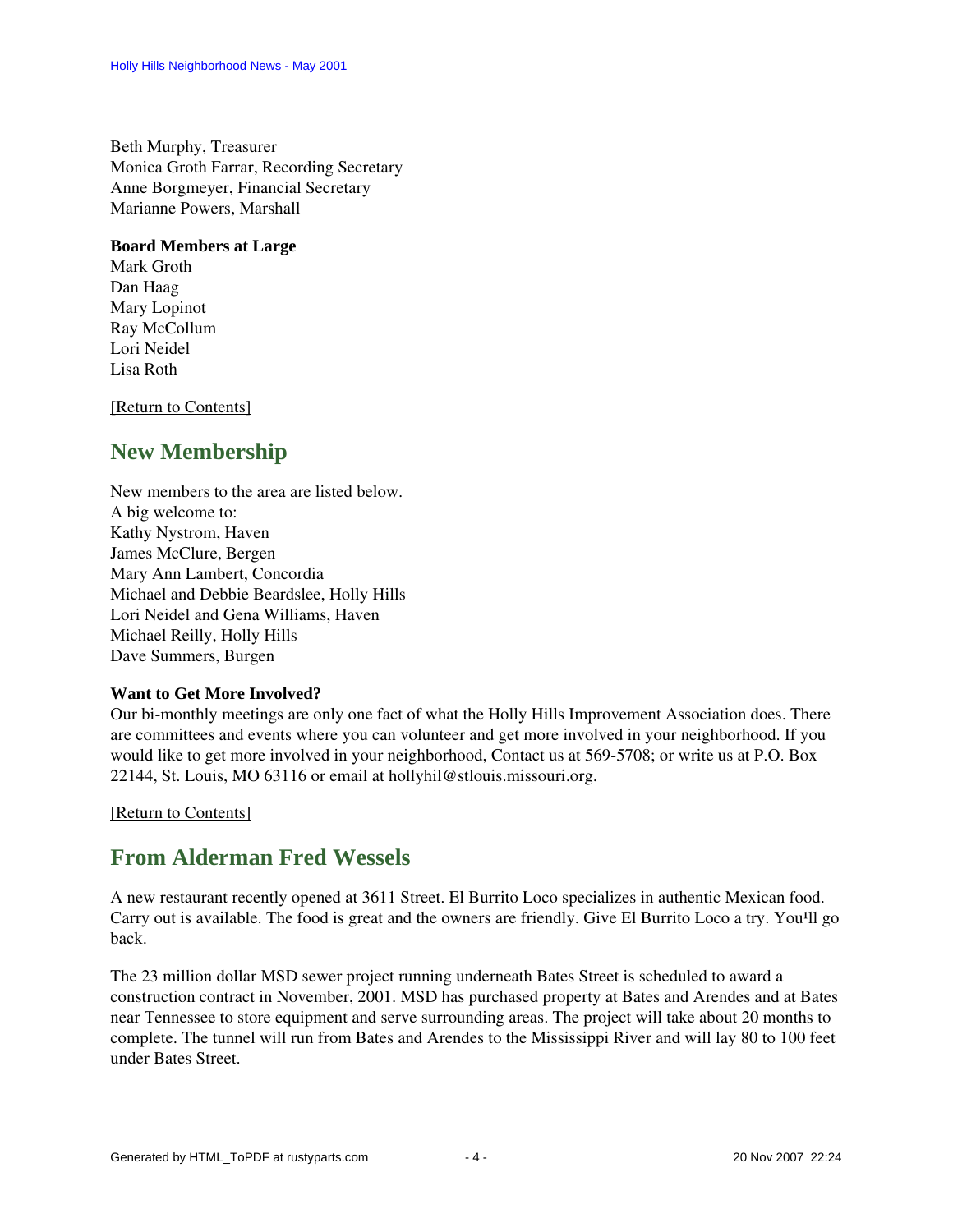Hats off to Adam Koen, son of Jack and Joan of the Holly Hills area, for his recognition as the Outstanding Graduate of the St. Louis Police Academy class of February 2001. 26 men and 6 women graduated after completing 23 weeks of training.

#### <span id="page-4-0"></span>[\[Return to Contents\]](#page-0-2)

## **Carondelet Park Happenings**

#### **Playground Update**

This past March, the Carondelet Park Playground Advisory Committee was formed to assist in the renovation of the existing playground (adjacent to Loughborough Avenue). As a result of efforts from our aldermen, Fred Wessels and Matt Villa; the Commissioner of Parks, Dan Skillman; and the committee itself, the Carondelet Park Playground is getting an important upgrade. Construction is slated to begin Fall 2001, with completion by Winter 2001. This schedule was developed to allow families complete access to the playground during the Summer months.

The Playground will feature a toddler play area, swings, as well as a play area for older children. The playground<sup>1</sup>s surface (not including the swing area) will be rubberized a new advancement in park designand will be built to accommodate people with disabilities. In fact, the playground<sup>1</sup>s general redesign will feature a number of new innovations in equipment, structure, and materials.

This is one of many, wonderful improvements being made to our park.

#### **2001 Music in the Park Calendar-or-The Hills are Alive**

6/3 Die Spitzbaum 6/10 Figgity Feet 6/17 33 Illinois Volunteer Regiment Bend 6/24 Dasha Ray 7/1 Sentimental Journey 7/8 Waterloo Band 7/15 Marcel Strong and the Apostles 7/22 Michael Brooks Brass Band (CCBF 30 year anniversary and partial sponsorship from HHIA) 7/29 Buffalo Bob and the Bedroom Blues Band 8/5 Patti and the Hitmen 8/12 Crawdaddys 8/19 Air National Guard Band of the Central States 8/26 Starlifters

#### **More Fun in the Park**

July 1 -- The Caroldelet Historical Society will celebrate Carondelet Park with a brief history presentation of the park at intermission. A plaque will be presented to Park Commissioner Dan Skillman and Park Director Gary Bess commerating the 150th year of Carondelet Park.

July 22 -- Free sweets will be made available from Carondelet Bakery and free soda from Matt Villa. 20 attendance prizes will be given away at intermission. There will be a vendor selling hot dogs and snow cones.